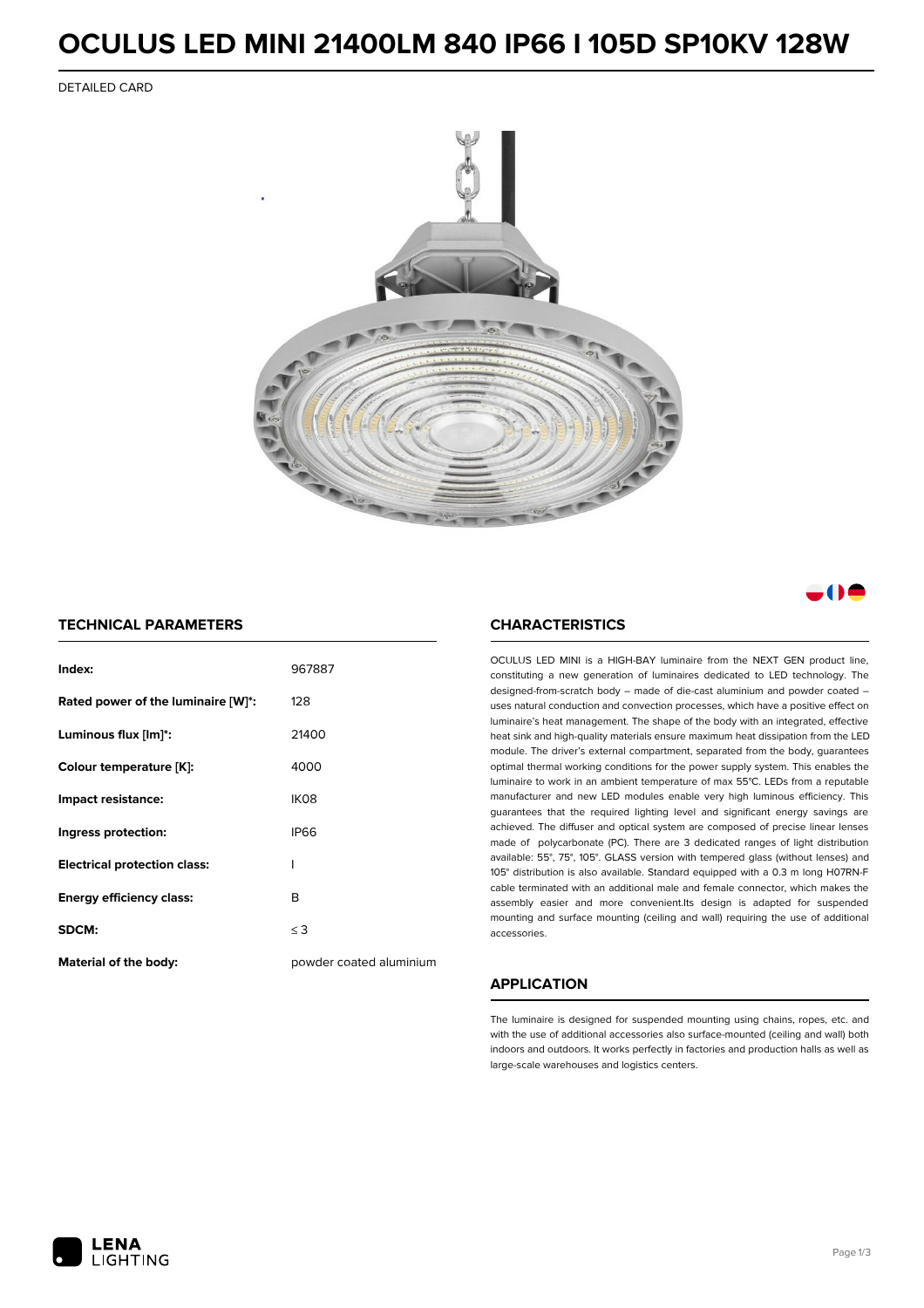# **OCULUS LED MINI 21400LM 840 IP66 I 105D SP10KV 128W**

DETAILED CARD

### **TECHNICAL PARAMETERS TABLE**

| Index:                              | 967887                  | Impact resistance:                                                       | IK08                             |
|-------------------------------------|-------------------------|--------------------------------------------------------------------------|----------------------------------|
| Light source:                       | LED                     | Ingress protection:                                                      | <b>IP66</b>                      |
| Nominal power [W]:                  | 126                     | <b>Mounting version:</b>                                                 | surface, suspended               |
| Rated power of the luminaire [W]:   | 128                     | Cable length [m]:                                                        | 0.30                             |
| Supply voltage [V]:                 | $220 - 240$             | Dimensions of single box [mm]:                                           | 140/350/350                      |
| Frequency [Hz]:                     | $50 - 60$               | Net weight of the luminaire [kg]:                                        | 2.330                            |
| Luminous flux [lm]:                 | 21400                   | <b>Warranty [years]:</b>                                                 | 5                                |
| Luminous efficacy [lm/W]:           | 167                     | AC voltage range [V]:                                                    | $198 - 264$                      |
| <b>Energy efficiency class:</b>     | B                       | DC voltage range [V]:                                                    | $176 - 280$                      |
| <b>Electrical protection class:</b> |                         | LED lifespan L70B50 [h]:                                                 | 107000                           |
| Colour temperature [K]:             | 4000                    | LED lifespan L80B20 [h]:                                                 | 65000                            |
| Colour rendering index:             | >80                     | LED lifespan L90B10 [h]:                                                 | 32000                            |
| SDCM:                               | $\leq$ 3                | Working temperature [°C]:                                                | from $-25$ to $+50$              |
| Power factor:                       | 0.95                    | Category type:                                                           | high-bay and low-bay             |
| Beam angle [°]:                     | 105                     | Photobiological safety:<br>hazard under normal behavioral<br>limitation) | Risk Group 1 (no photobiological |
| Surge protection [kV]:              | 10                      |                                                                          |                                  |
| <b>Diffuser material:</b>           | <b>PC</b>               | <b>ETIM class:</b>                                                       | EC001716                         |
| Diffuser type:                      | transparent             | The number of implement units:                                           | $\mathbf{1}$                     |
| Diffuser colour:                    | transparent             | Warranty [years]:                                                        | 5                                |
| Material of the body:               | powder coated aluminium | <b>CE</b> certificate:                                                   | 01/2021                          |
| Colour of the body:                 | grey                    | <b>PZH</b> certificate:                                                  | B-BK-60212-0481/21               |
| Dimensions (H/W/T/S) [mm]:          | 107/320                 | <b>Manual:</b>                                                           | <b>Download PDF</b>              |

### **LIGHT CURVES**